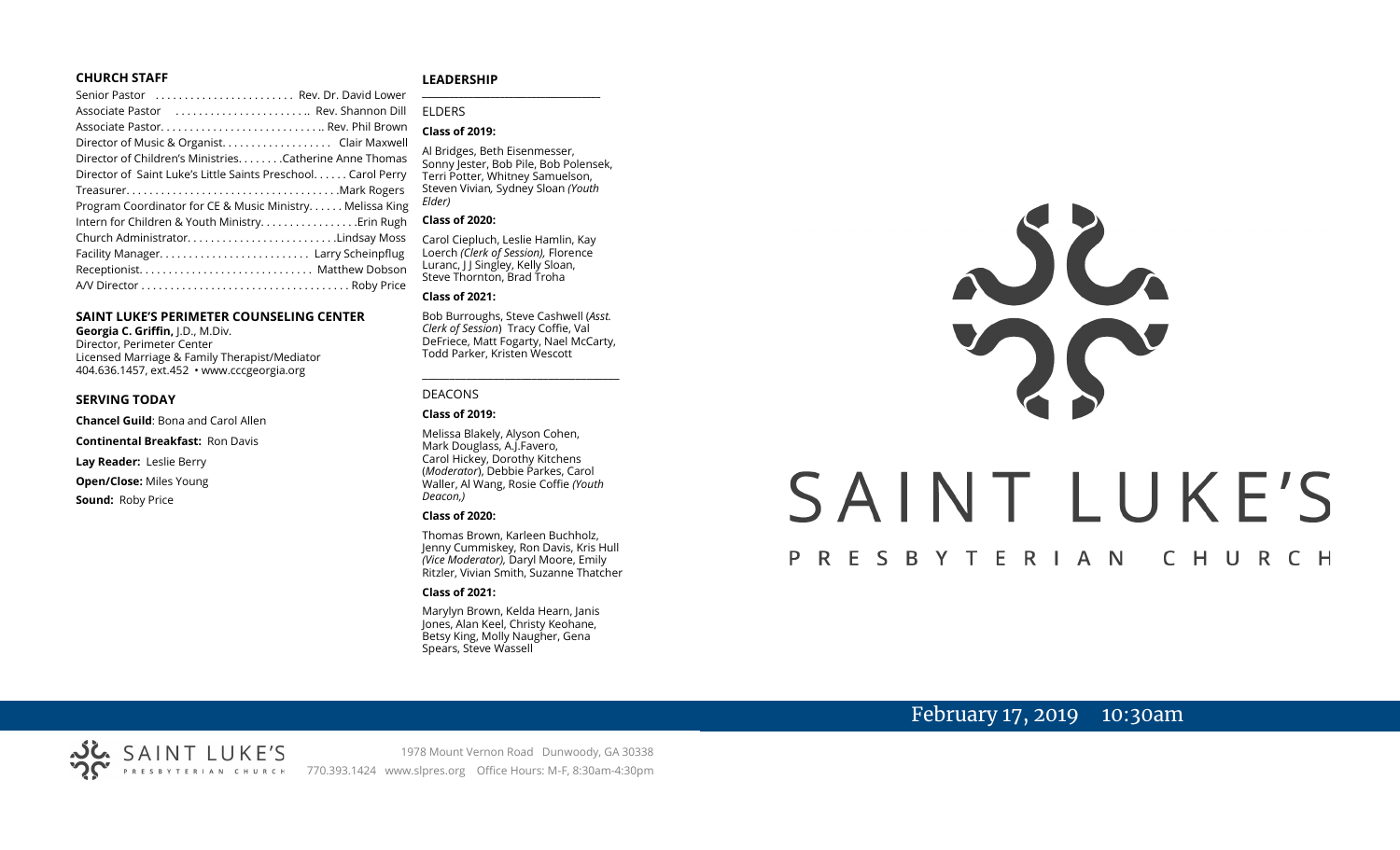

1978 Mount Vernon Road • Dunwoody, Georgia 30338 770.393.1424 • www.slpres.org

# **February 17, 2019**

6th Sunday after Epiphany

#### **Liturgical Color:** Green

*Liturgical colors can orient us to the season of the church year and help to engage the sense of sight in worship. Green is used for all other times not marked by specific festival or season.*

#### **SUNDAY SCHEDULE**

8:15am Chapel Communion Service 9:15am Sunday School 10:30am Sanctuary Worship Service *Nursery available at all services and Sunday School.* 

# MISSION

Responding to God's call and empowered by the Holy Spirit, we invite all to join us in knowing, serving, and sharing Jesus Christ here and around the world.

# VISION

To be a beacon of faith, hope, and love– every member an active disciple in Christ's ministry.

**WELCOME, GUESTS!** 

We are delighted you are worshipping with us.

**DURING** the Welcome, please print the requested information on the Friendship Pad and pass the Friendship Pad down the pew.

**AFTER** the worship service, please join us outside the Sanctuary where our Pastors or a church officer will be available to answer questions and provide you with a loaf of freshly-baked bread.

**FOR MORE** information about our programs, ministries or membership, please contact one of our Pastors at 770.393.1424, or visit our website: slpres.org.

# **THAT ALL MAY WORSHIP**

**ASSISTIVE** A hearing loop is accessible by switching hearing aids to T-coil. Also, large print hymnals and back cushions are available. Please contact an usher for further assistance.

**CHILDREN** are a precious part of our church family, and we welcome them in worship. Worship activity sheets and tactile activities are available on the blue Worship Carts in the back of the sanctuary. Each week, children are invited to walk up for an age-appropriate message during "Tell Us Our Story." After that time, they may remain in worship, go to Faithful Friends (K-2nd) or go to child care (PreK and younger).



**TONIGHT! TARTAN TROT DINNER AT VINTAGE PIZZERIA—** Kick off the Tartan Trot week TONIGHT at 6:30 pm at Vintage Pizzeria, where 15 percent of sales will go back to Tartan Trot! Saint Luke's will have a private room. Just show up and bring a friend!

**TARTAN TROT IS FEBRUARY 23; VOLUNTEER MEETING TODAY —**We need runners! We need volunteers! We need pies! Go to tartantrot.com to register or for more information. A Volunteer Meeting is TODAY after the 10:30 am service in the chapel.

**IOH MEAL VOLUNTEERS NEEDED —** Interfaith Outreach Home (IOH) provides transitional housing for families who are homeless. On the third Thursday of each month, when the adults have life skills training, Saint Luke's provides and delivers a meal which feeds about 10 adults and 15 children. Meal expenses are reimbursable by Saint Luke's. Volunteers are needed for the following Thursdays: February 21<sup>st</sup>, April 18<sup>th</sup>, and May 16<sup>th</sup>. Please Sign up in lobby or contact Al Bridges 770-394-6581/bridgtr@aol.com.

**2019 WOMEN'S RETREAT MISSION PROJECT —** One of the mission projects at this year's Women's Retreat will be making "Veterans Hospital Bags" for our Atlanta VA Hospital. The bags will include travel size soaps, shampoos, conditioners, Kleenex, etc. Please share any of these type items you might have at home with us by bringing them to church and putting them in our baskets in the lobby. Each veteran will receive one of these bags upon check in. Our Presbyterian Women thank you for your help.

**FEBRUARY 26th OWLS PROGRAM AND LUNCHEON—** Join the Older, Wiser, Loving Seniors (OWLS) at **11:30 am on February 26** to hear Saint Luke's member Roby Price review "Angels," by Billy Graham. Try us. We would love to see some new faces!

**YOUTH RECITAL MARCH 10: CALL FOR PERFORMERS—** Any youth (grades 1 through 12) who play an instrument or sing, and would like to perform a piece/song that they have learned for an audience on March 10 at noon in the Chapel. Deadline to submit your name, title, composer, and if an accompanist is needed (yes/no) is **Sunday, March 3**. For more information, contact Director of Music Ministry Clair Maxwell at [clairmaxwell@slpres.org.](mailto:clairmaxwell@slpres.org)

**DID YOU NOTICE A SHORTER BULLETIN?**— In an effort to save money, streamline resources and be better stewards of the environment, our bulletin is now eight pages instead of 12. The information previously in the Music, Children's, Youth, and Adult Ministry areas can now be found at slpres.org under their respective tabs. The Sunday Spotlight will continue to focus on church-wide announcements and special events. Announcement deadlines are two weeks prior to the preferred publication date. Please contact Lindsay Moss, lindsaymoss@slpres.org, with any questions or communication needs.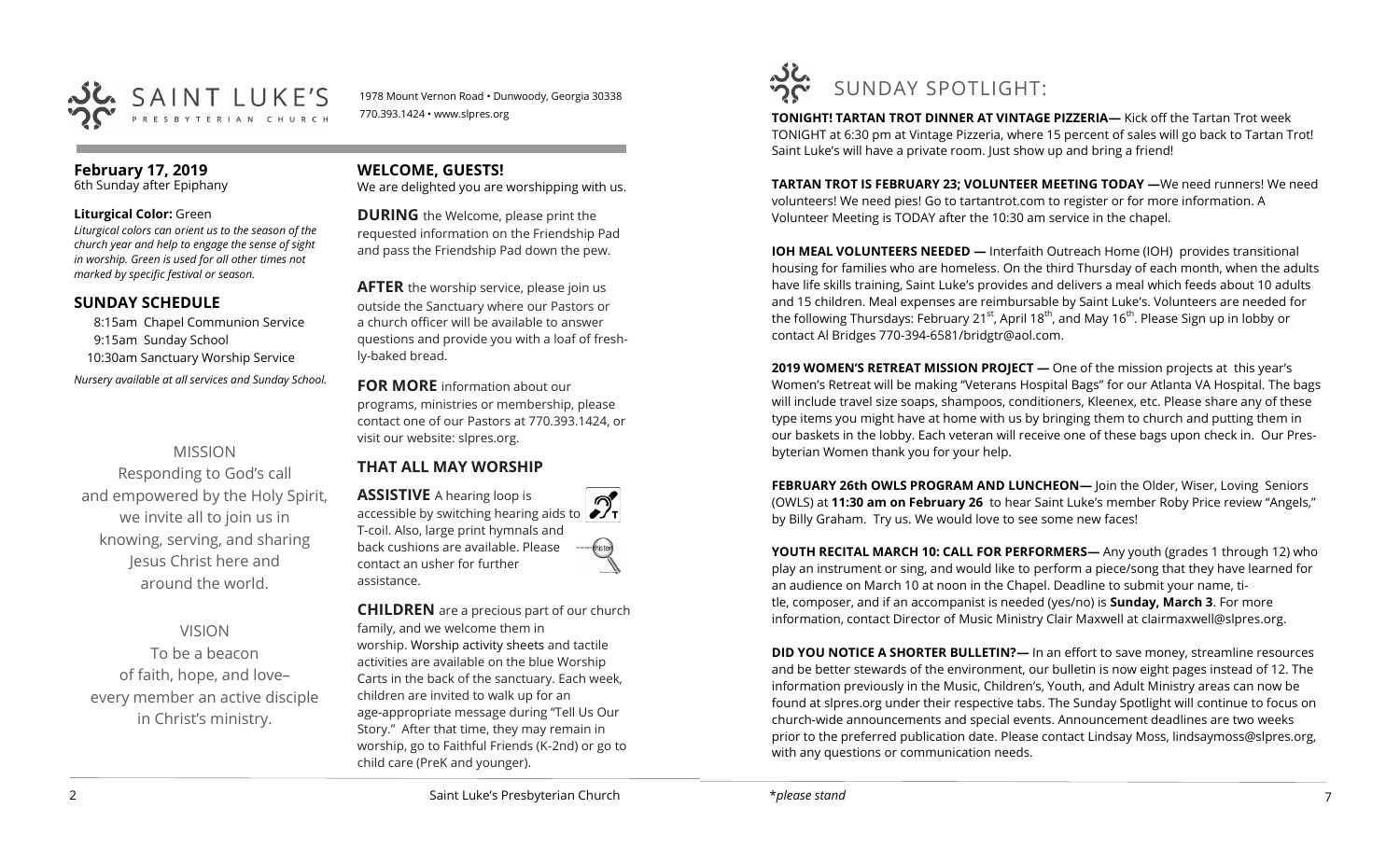#### **The Offering Invitation**

*Giving is a tangible sign of worship. If you give electronically, there is a blue, laminated, electronic giving card in the pew rack to place in the offering plate as it is passed.*

**Offertory** My Heavenly Father Loves Me *McMasters*

#### **Song of Thanksgiving\***



# **Prayer of Dedication\***

# **Closing Hymn #366\*** Love Divine, All Loves Excelling

# **Benediction\***

#### **Postlude\* Hornpipe No.8 (From "Water Music")** *Handel*

*Worship notes: David Singer is our guest musician this morning.*

*Music: All rights reserved. Reprinted under OneLicense.net (A-719333).*

# **In Preparation for Worship**

"Let us more and more insist on raising funds of love, of kindness, of understanding, of peace. Money will come if we seek the Kingdome of God—the rest will be given.<sup>"</sup>

#### **Gathering Prayer**

**Prelude** Les Cloches ("The Bells") *Lebegue*

#### **Chiming of the Hour**

# **Welcome and Announcements**

*If you are new to Saint Luke's today, welcome, we are so glad you are here! We have a gift of fresh bread we would love to give to you as a token of our gratitude. Please introduce yourself after worship to receive your welcome gift.*

*Please take the time now to fill out the Friendship Pads situated at the end of each pew. Write down your names and pass the pad down the pew, so that you may greet your pew neighbors by name and that we may know you are here.*

# **Call to Worship\***

Leader: Enter the gates of the Lord with thanksgiving! **People: Let us enter the courts of God with praise!** Leader: Give thanks and bless God's holy name! **People: For the Lord our God is good,** Leader: God's love is eternal, **People: And God's faithfulness has no end.**

**Opening Hymn #367\*** Come, Ye Thankful People, Come

# **Call to Confession\***

Leader: The Lord be with you. **People: And also with you.**  Leader: Let us pray.